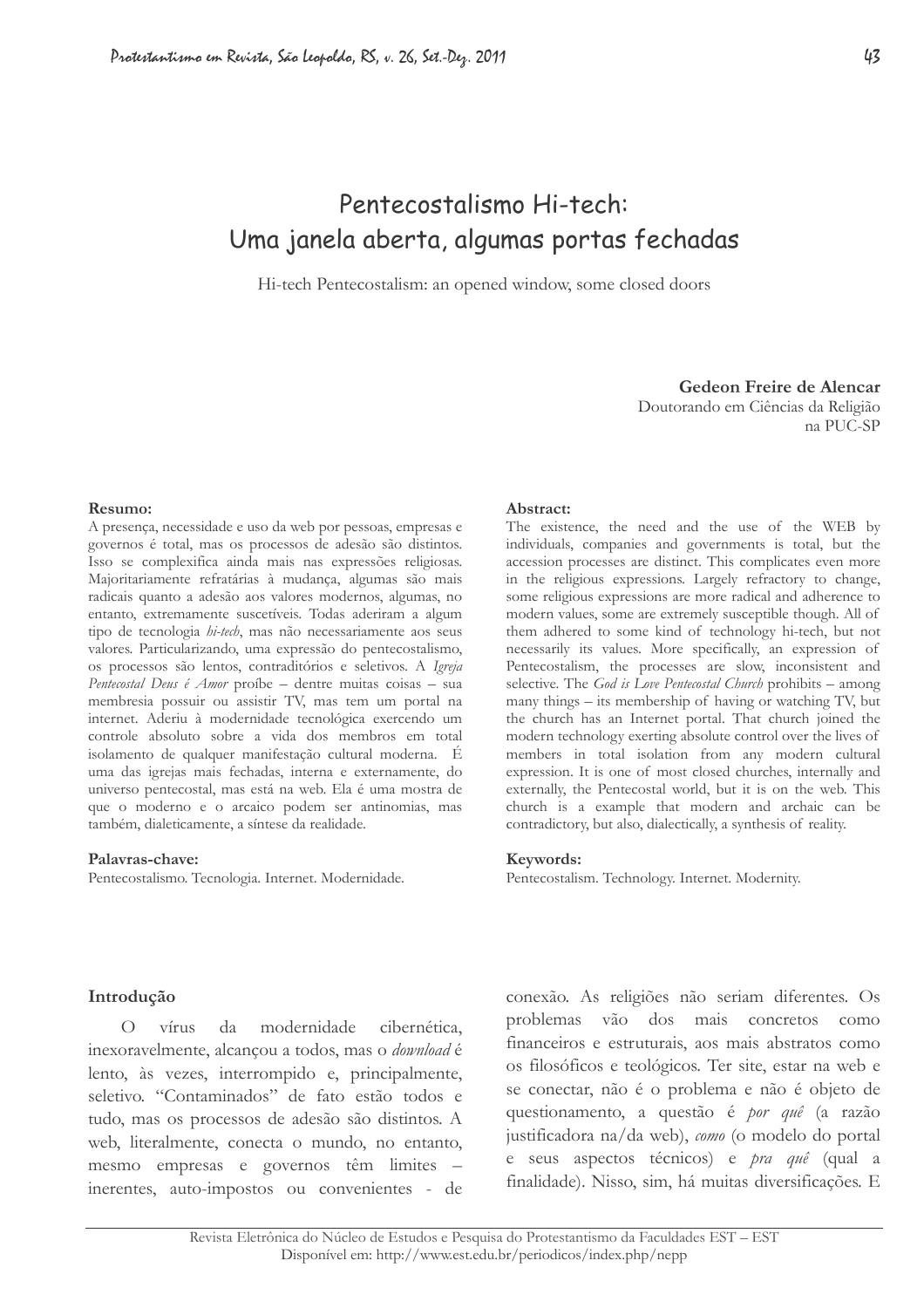grave ainda, para grupos religiosos mais absolutamente refratários mudancas às e modernidades, profundamente adversários de todas as modas e modismos. De forma mais genérica, porque e como, grupos religiosos tão resistentes à modernização de suas comunicações,  $t\tilde{a}$ conservadores em suas posturas institucionais, excessivamente ciosos de avanços e da adesão de sua membresia em quaisquer outras áreas, estão sendo induzidos à internet com tanta facilidade? Mais do que simplesmente resistentes, eles são contrários, negadores e satanizadores dos ideais modernos. Por que, como e também para quê, por exemplo, a Igreja Pentecostal Deus é Amor - IPDA, apesar de ainda manter interdições extremadas e rigorosas na área comportamental da política, sexo, vestuário, esportes, etc., aos seus membros e clero, tem uma postura aparentemente moderna em seu site? Alias portal.

A web é, simultaneamente, o melhor e o pior dos mundos? A solução e o desastre? A salvação e a destruição? A janela do mundo, o melhor modelo de comunicação já inventado e também, o mais complicado? O céu e, como é chamada em alguns círculos religiosos, a infernet? É simbolicamente a concretização do céu, mas ironicamente, e não mera simbologia, mas de forma real e concreta, também o inferno, gerando doenças, vícios, terrorismos, pornografias, enfim, o reinado do mal?

Este artigo tem duas ênfases. Uma análise filosófica do ideal evangelístico da missão universalizante cristã. A mensagem salvadora é para todos e em todos os lugares, segundo os textos do evangelho. Nisso, portanto, está embutida uma questão de temporalidade e espacialidade universal. E uma análise mais sociológica da relação do pentecostalismo com a modernidade, mais especificamente na adesão da IPDA com a web. Afinal é uma das igrejas mais fechadas para o mundo (proíbe, inclusive, toda e qualquer relação de seus membros com outras igrejas, mesmo as pentecostais); ademais, de membresia pertencente às classes C e D.

# 1. O projeto universalizante do cristianismo

# "Ide por **todo o mundo** e pregai o evangelho a toda a criatura", Jesus Cristo

A web, igual ao divino na teologia cristã, é onipresente, onisciente e onipotente; ela tem os mesmos atributos. Onipresente, ela está em todos os lugares e em todos os momentos; onisciente, ela sabe de tudo o que existe, e só existe porque se encontra nela; onipotente, ela pode tudo. Ou nela ou por ela, se pode tudo. De início, era apenas um meio alternativo de comunicação para emergência de uma guerra. Depois foi assumindo posições e funções originalmente inimagináveis. A ponto de ser impossível hoje se pensar em qualquer realidade econômica, política, empresarial, médica,  $\equiv$ esportiva, etc. - sem a presença da web. Também, por que não, na religião.

Algo muito curioso aconteceu no universo evangélico quando a internet ainda era apenas um vislumbre do um "admirável mundo novo". Houve uma disseminação fascinante de que, agora através da web, o mundo todo - todas as pessoas em todos os lugares e em todos os tempos - poderia ser evangelizado<sup>1</sup>. Conquanto, na prática, isso ainda não tenha acontecido, teoricamente, sim, isso é possível. Possível, fácil, viável, rápido e barato. Teoricamente, sim. Conquanto, na prática, difícil, demorado, humanamente impossível e, muito, muito caro. Essa ambiguidade fascinante ainda se mantém.

As religiões, quase na sua totalidade, falam, desejam, pregam, asseguram e existem em função do eterno - tenha isso o nome de nirvana, reencarnação, céu, shangri-la ou paraíso. Muda o nome da coisa, a definição, os critérios de alcançálo, os eleitos para o mesmo, a duração, a mobília, a temperatura, o local, o estado, o tempo, ou mais folcloricamente, o número de virgens lá presentes... mas o que interessa no final (não de fim, mas de finalidade) é a *eternidade* – seja lá o que isso signifique. Eternizar-se é um desejo humano. Ser eterno, teoricamente, não ter começo nem fim, estar fora ou para além do tempo, é uma forma, clara, precisa e segura, de ter domínio sobre a realidade. Descrever, definir e dominar o passado, o

<sup>&</sup>lt;sup>1</sup> Ouvi muitas pregações sobre isto.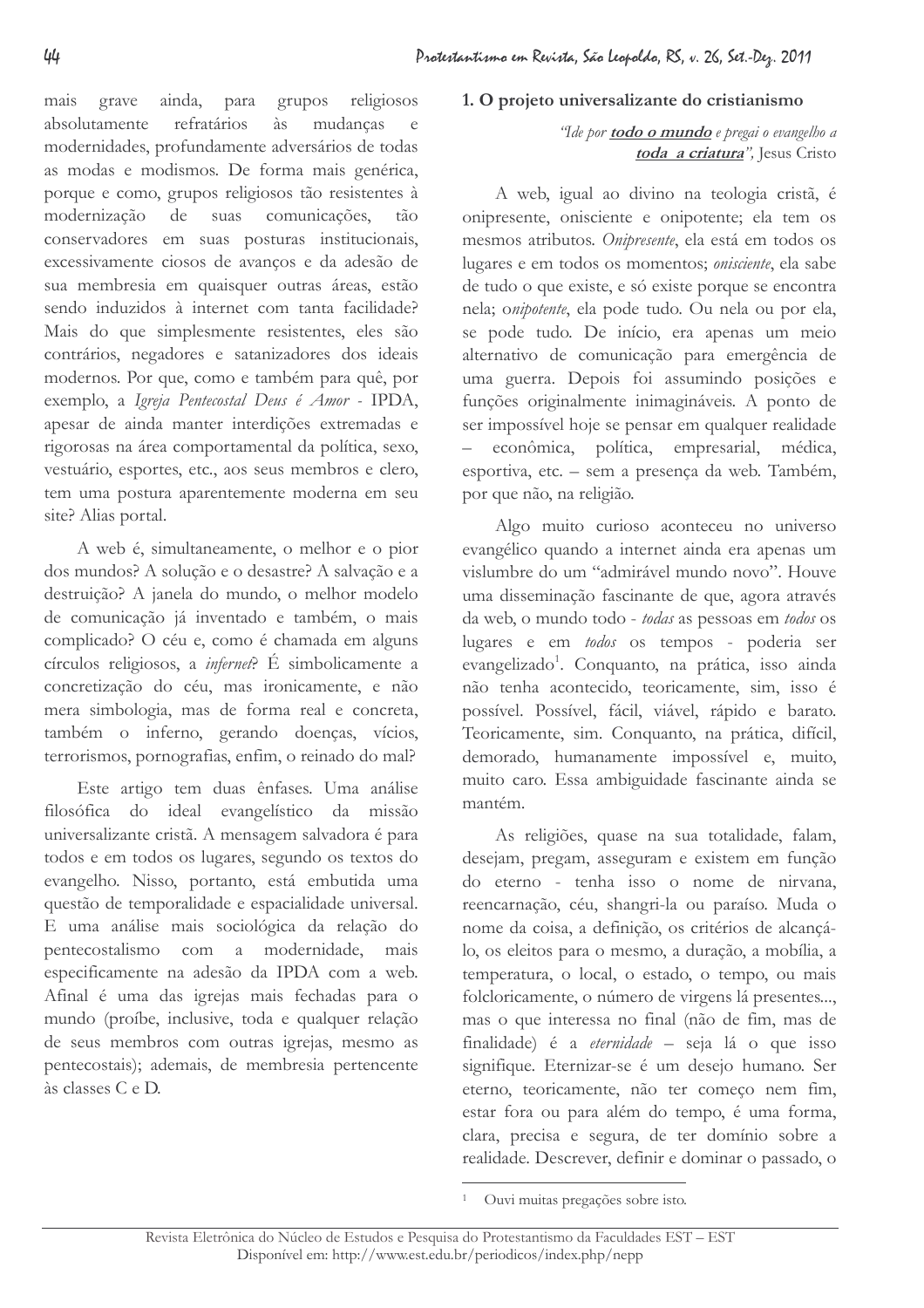presente e, principalmente, o futuro, afinal é o grande objetivo de todos os elementos "portadores de sentido": seja a família, a sociedade ou Governos. E as religiões, originalmente, sempre foram as mais poderosas "forças de sentido"<sup>2</sup> e, em alguns momentos, as únicas. Ainda agora, continuam lutando com todas as suas forças para permanecer no páreo. E a internet, atualmente, é um dos principais palcos desta luta.

Dois mitos antigos, talvez, nos ajudem a entender este desejo inerente da natureza humana. O mito grego do Prometeu que, junto com seu irmão Epimeteu, são responsáveis pela criação dos homens e animais. Os homens, no entanto, são esquecidos na distribuição dos dons, então Prometeu rouba o fogo dos deuses para dar aos homens. Como castigo, Zeus manda acorrentá-lo e seu fígado é comido pelos corvos, mas, diariamente, o mesmo se regenera. As idéias, implícita da perenização do conhecimento e do tempo e explícita do desejo inerente disso pelo humano, são óbvias neste caso.

No mito da criação do Gênesis bíblico, logo nos primeiros dias, os seres humanos empreendem a construção de uma torre que ligue o céu à terra. Segundo o texto de Gêneses capítulo 11, versículos de 1 a 4:

> No mundo todo havia apenas uma língua, um só modo de falar. Saindo os homens do Oriente, encontraram uma planície em Sinear e ali se fixaram. Disseram uns aos outros: "Vamos fazer tijolos e queimá-los bem". Usavam tijolos em lugar de pedras, e piche em vez de argamassa. Depois disseram: Vamos construir uma cidade, com uma torre que alcance os céus. Assim nosso nome será famoso e não seremos espalhados pela face da terra.

Para além da tecnologia da construção, da organização urbana, do projeto de alcançar o céu, a objetivação subjetiva mesmo, é ser famoso. "Ver e ser visto", não é, afinal, a maior necessidade do momento? Daí o sucesso das redes de relacionamentos como Orkut, Facebook, Twitter, MySpace e da praga mundial do Big Brother. Os valores da Babel antiga, desejo de fama e uma

língua em comum, nunca estiveram tão na moda e não foi, como se pensa, invencionice dos reality show. Os babileneses fizeram escola.

Todos os grandes impérios e seus respectivos "donos" construíram muralhas, torres, pirâmides, catedrais como esforco de se eternizarem. Tal como, nas redes de relacionamentos modernos. todos querem se inserir na realidade, de forma a serem vistos e ouvidos. Estar na rede é existir; ou inversamente, se uma pessoa não for encontrada em alguma rede de relacionamento é por que ela não existe. Preferencialmente, existir a despeito do tempo e do espaço. Existir eternamente. Pois como dizem, se procurar no Google e não existir é por que não existe. Dar um Google é fazer existir!

O grande desejo e o afã da eternização podem, agora em nosso tempo, ser viabilizado. Durante séculos, as mais diversas religiões falaram, objetivaram, prometeram, guerrearam por isso; desde que o mundo é mundo se idealizou este tempo e este lugar. Aliás, este local tem um nome utopia. No grego, literalmente, "um lugar ainda não existente". Utópico, portanto, é o possível, mas ainda não viável; real, mas ainda não factual. O sonho é antigo e persistiu em todas as civilizações. E as religiões, teoricamente levaram vantagens dadas suas características intrínsecas de transcendentalidade, pois o céu, o nirvana ou a reencarnação - se existem ou existiriam -, quem haveria de tê-las, ou saber o caminho, ou de deter as formulas implementação,  $de$ senão suas presumíveis fundadoras? Religião e eternidade pretendem ser sinônimas. Mas, parece, alguma coisa saiu do script neste enredo. Não foram as religiões objetivamente quem produziu - e não apenas prometeu - uma realidade virtual. Foi a ciência. A ciência prometeu e realizou. Mais precisamente a tecnologia.

Como nos ensina Weber, em seu clássico texto Rejeições Religiosas do Mundo e suas Direções,<sup>3</sup> não é sem motivo, portanto, que as esferas sociais<sup>4</sup> e os ideais religiosos se encontram e se desencontram; ou usando seus termos originais, estão em tensão e

<sup>&</sup>lt;sup>2</sup> BERGER, Peter; LUCKMANN, Thomas. Modernidade, pluralismo e crise de sentido: a orientação do homem moderno. Petrópolis: Vozes, 2004.

 $3^{\circ}$ WEBER, Max. Ensaios de Sociologia. Rio de Janeiro: LTC, 2002

As esferas sociais autônomas e interdependentes são a economia, política, estética, erótica e a intelectual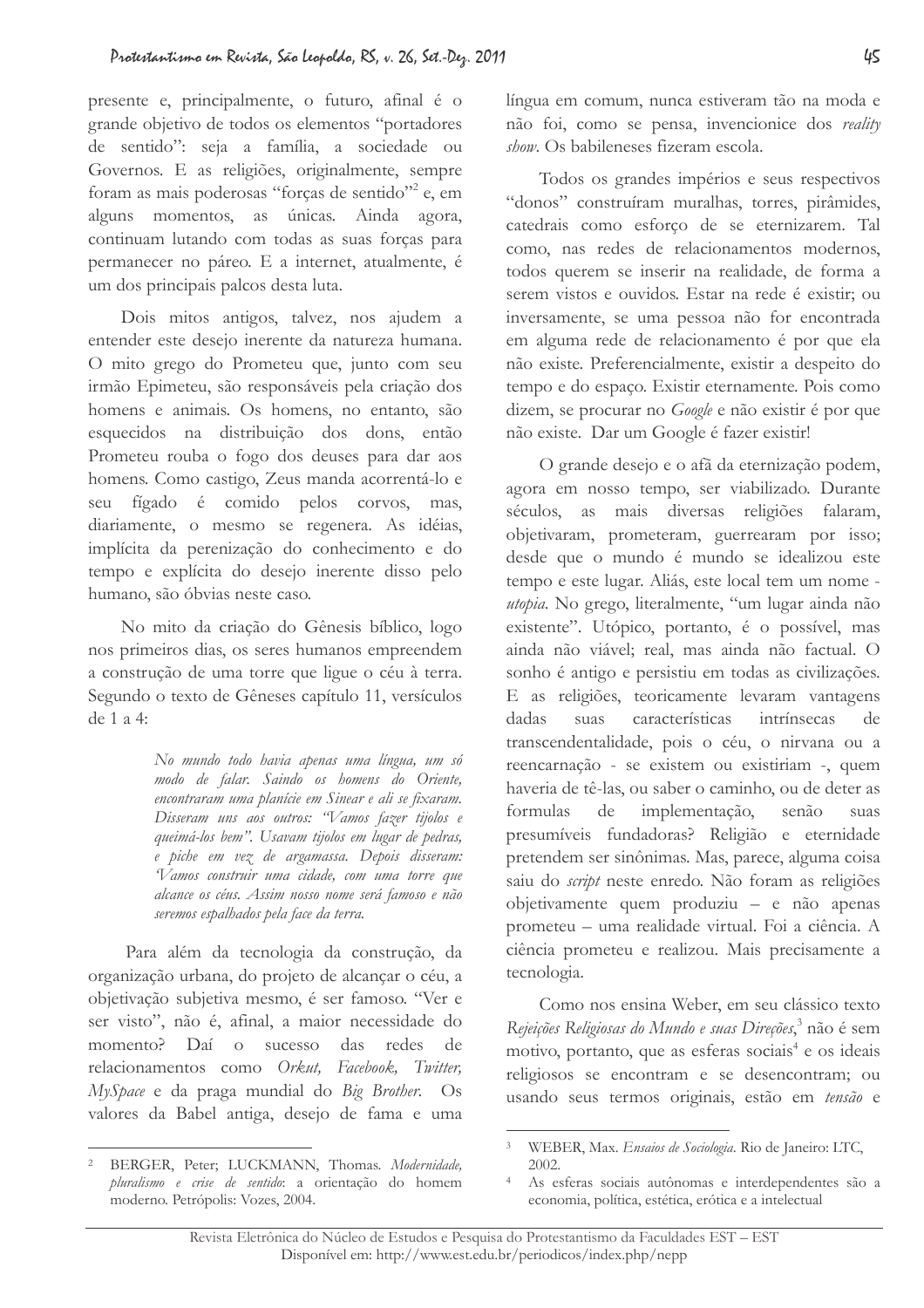concessão. Esta relação conflituosa da religião e modernidade, não acontece sem idas e vindas; adequações e rupturas. Portanto, o positivismo científico em seu determinismo histórico é questionado por Weber<sup>5</sup>, porque a realidade não é homogênea e não caminha progressivamente para um futuro único. Ironicamente, na tecnologia temos agora o "determinismo tecnológico", onde no livro A Era das Máquinas Espirituais (1999), Ray Kurzweil, projeta um futuro promissor, como por exemplo, de que em 2025 o computador ultrapassará o cérebro humano e em 2060 o mesmo poderá ser escaneado<sup>6</sup>. A exemplificação é propícia aqui na questão da cibercultura. Não estamos todos indo, e em um só conjunto, para o paraíso cibernético do Show de Trumam, mas igualmente também não afundando na nulidade  $d<sub>O</sub>$ apocalíptico mundo do Mad Max.

Os mitos precisam de interpretação e de reinterpretação<sup>7</sup>. A idéia universalizante do evangelho é produto cultural de uma época, mas dialeticamente também altera esta realidade. Neste caso, a realidade virtual é lida, consciente ou inconscientemente, como uma oportunidade para a pregação escatológica do evangelho. Pois, como registra Mateus 24:14: "E este evangelho do reino será pregado no mundo inteiro, em testemunho a todas as nacões, e então virá o fim".

# 2. Temporalidade e fim dos tempos.

"Sereis minhas testemunhas, tanto em Jerusalém, como em toda a Judéia e Samaria, e até os confins da terra" Atos 1:8.

A idéia de infinitude do tempo não é original do cristianismo, os gregos já haviam pensado nisso antes, aliás, uma das marcas helênicas do cristianismo. A cosmovisão do mundo antigo é invariavelmente cíclica, o óbvio para civilizações agrícolas - a oriental mais ainda -, dada a influência hindu e confucionista da idéia do carma. A realidade cíclica é um "eterno retorno", viável para uma mentalidade agrícola e sazonal.

Conquanto a idéia de um tempo infinito, transcendente, de um tempo fora do tempo, há no cristianismo, algo que se distancia da idéia cíclica antiga, pois há também um tempo crescente, utópico, que vai se concretizar no final. "O reino de Deus está em vós; o reino de Deus que virá"; "aquele que era, que é e que há de vir<sup>2</sup> Apocalipse l:8. Daí, a especificidade escatológica<sup>8</sup> do cristianismo paulino<sup>9</sup>.

Helenismo e dualidade à parte, uma marca fundante do cristianismo missionário, portanto, proselitista, é a idéia de urgência do tempo e finalidade. Final. Como uma "religião de salvação" (Weber) e com pretensão universal, o tempo é elemento importante. "Ide por todo o mundo", "quando este evangelho for pregado em todo o mundo. Então virá o fim". Esta simultaneidade de tempo - tanto em, como em - para apressar o "fim", é uma "febre escatológica" que se exacerba em momentos críticos do mundo. As passagens de séculos foram, invariavelmente, tempos propícios para messianismos e surgimento de grupos apocalípticos<sup>10</sup>. Períodos de guerras e grandes crises, como no início do século XX, foi o espaço de proliferação do pentecostalismo moderno<sup>11</sup>.

A pretensão de "transcendência tempoespaço" era religiosa, não custa lembrar, mas foi alcançada pela ciência; mas também não custa lembrar, ciência moderna filha (legitima ou bastarda, mas filha) do cristianismo ocidental. Mais precisamente do protestantismo ascético, como o

 $\overline{5}$ No ultimo parágrafo da Ética Protestante, ele diz que a "interpretação causal unilateralmente materialista" poderia ser válida se fosse uma das respostas, não a conclusão. WEBER, Max. A Ética protestante e o espírito do capitalismo. São Paulo: Martin Claret, 2004. p. 167.

 $6 -$ Evidentemente que este resumo é uma simplificação do pensamento de Kurzweil, mas uma crítica de suas idéias é feita por STHAL, William A. Tecnology and myth: implicit religion in technological narratives. Implicit Religion, v. 5, n. 2, nov., 2002, p. 93-103.

 $\overline{\phantom{a}}$ STHAL, 2002.

Doutrina das últimas coisas.

<sup>&</sup>lt;sup>9</sup> Escatologia marcada pela dualidade grega e, fundamental para a delimitação deste tempo e espaço, vista claramente, por exemplo, na paradigmática obra de S. Agostinho, "Cidade de Deus".

<sup>&</sup>lt;sup>10</sup> Dois exemplos típicos de grupos apocalípticos são as Testemunhas de Jeová e os Adventistas, ambos surgidos na passagem dos séculos XIX para o XX.

<sup>&</sup>lt;sup>11</sup> ALENCAR, Gedeon Freire. Todo poder aos pastores, todo trabalho ao povo, todo louvor a Deus. Assembleias de Deus -1911-46: origem, implantação e militancia. Dissertação de Mestrado, UMESP, 2000.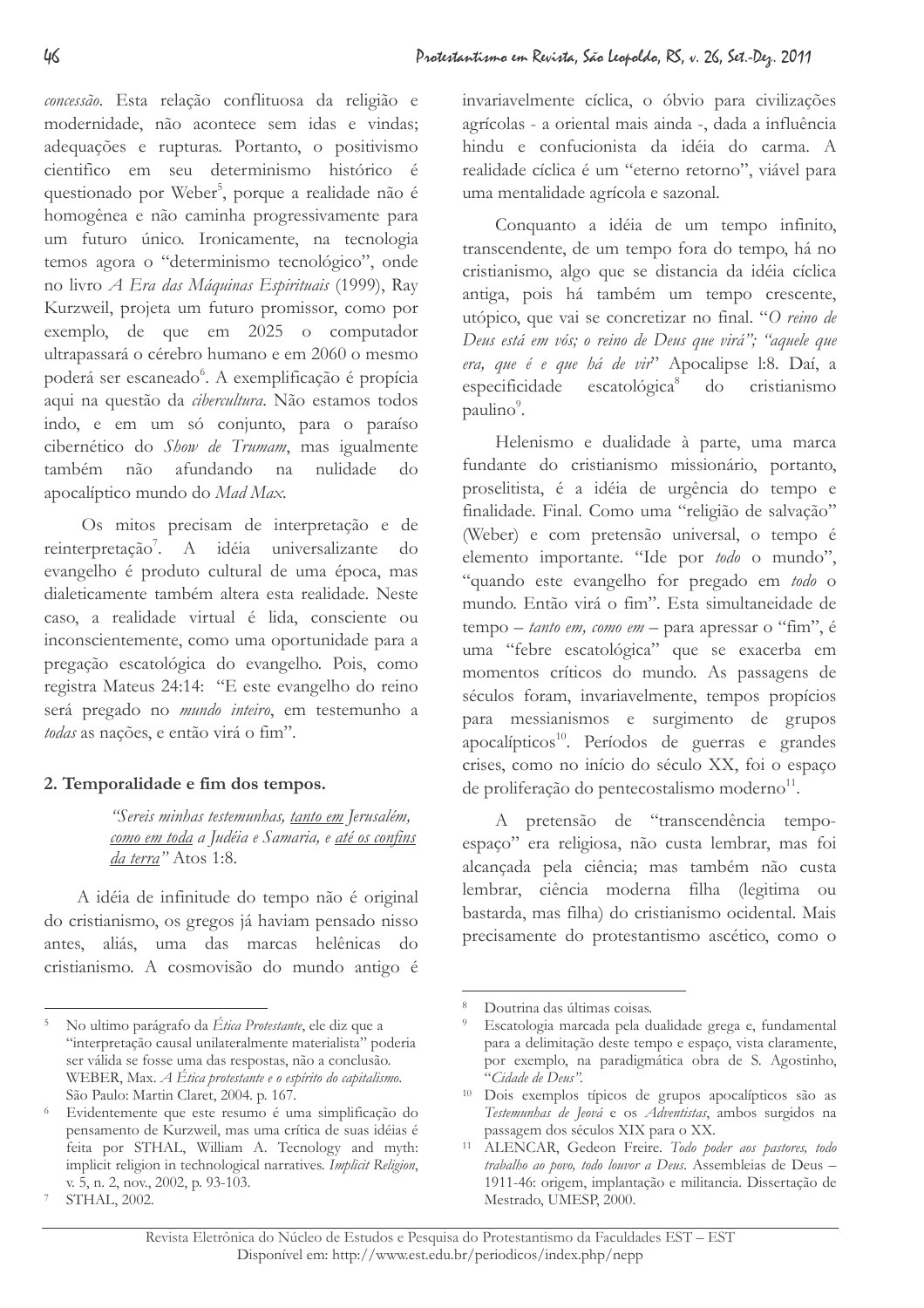Pierucci,<sup>12</sup> aponta em seu exegético estudo do conceito weberiano. Weber diz que há o "desencantamento pela religião (sentido a), e desencantamento do mundo pela ciência" (sentido b); a religião na modernidade, portanto, não desaparece, mas se moderniza.

### 3. Religião implícita e internet

Religião e internet poderiam - e deveriam andar juntas? Sim e não. Internet é o suprassumo do que existe da mais plena autonomia. Funciona a partir da mais ampla e total possibilidade de decisão pessoal e autônoma, independente do horário e do local. Materializa-se de forma anárquica sem limites, sem poderes e dirigentes oficiais. Visceralmente contrário ao que diz de religião enquanto um modelo de conduta regrada e obediente a uma instituição ou ser divino. Portanto, teoricamente, são incompatíveis. São, mas nem tanto.

Questão fundamental: a religião foi a única produtora de sentido durante quase a história da humanidade, mas na modernidade ela perde esta primazia, pelo mesmo no Ocidente. Portanto, para além do discurso simplista dos defensores do "mundo sem religião" ou da "morte da religião" ou "morte de Deus", a questão é, inclusive, quem, como e por que, neste mundo secularizado vai dá sentido, vai normalizá-lo, vai fundamentar seus valores? Inclusive como a religião vai se manter e se comportar neste mundo? Ademais, agora dentro de um contexto de pluralismo religioso ela está disputando espaços com outros elementos, quase sempre mais fortes que ela - e na internet essa disputa fica mais acirrada. Religião é, como qualquer outro, apenas um dos produtos simbólicos neste mercado.

A realidade social se realiza agora de forma autônoma. Autonomamente humanizada. E se constrói dialeticamente. E a religião, como os demais bens materiais e não materiais, entra com funções especificas, também ela agora precisa ser legitimada e ter plausibilidade<sup>13</sup>. Portanto, em um mundo virtual a religião mais do que nunca precisa se legitimar no espaço da virtualidade.

Explicitamente, um site religioso é uma expressão óbvia, definitiva e oficial da religião que o construiu, portanto, um site pode, sim, ser uma manifestação religiosa - tanto implícita como explicita. Evidentemente, alterou se muito do modelo que se entendia como um rito religioso padrão ao longo da historia. Mas talvez a questão original e anterior seja a própria definição de religião, algo, aliás, de debate antigo e, parece inconciliável, pelo menos para os pais da sociologia, pois se Durkheim<sup>14</sup> define com precisão, Weber<sup>15</sup> não acredita que isto seja possível ou necessário. Conquanto, ambos concordem que ela seja um fenômeno humano. Em nossos tempos, portanto, humano e moderno.

### A questão da secularização. Da secularização religiosa

Na definição de Berger, secularização é "processo pelo qual setores da sociedade e da cultura são subtraídos à dominação das instituições e símbolos religiosos<sup>16</sup>.

Óbvio: no presente, a religião não tem mais domínio sobre a realidade. Óbvio, mas tão simplista e definitivo assim. Não tem mais domínio total e absoluto, mas ainda tem. Perdeu muito, mas não totalmente, e ressurge de formas inusitadas e, às vezes, confusa. Tanto para ela mesma, como para a realidade. Portanto, as "profecias" da emancipação humana e do desaparecimento da religião se cumpriram em partes. As religiões, ou *as* religiosidades, renascem, se reinventam,  $se$ 

<sup>&</sup>lt;sup>12</sup> PIERUCCI, Antonio Flavio. O desencantamento do mundo: todos os passos do conflito em Max Weber. São Paulo: Editora 34, 2003. p. 219.

<sup>&</sup>lt;sup>13</sup> BERGER, Peter; LUCKMANN, Thomas. A construção social da realidade: tratado de sociologia do conhecimento.

Petrópolis: Vozes, 1973.

<sup>&</sup>lt;sup>14</sup> "Religião é um sistema de solidário de crenças seguintes e de práticas relativas a coisas sagradas, ou seja, separadas, proibidas; crenças e práticas que unem na mesma comunidade moral, chamada igreja, todas que a ela aderem". DURKHEIM, Émile. As formas elementares da vida religiosa: o sistema totêmico na Austrália. São Paulo: Paulinas, 1989. p. 79.

<sup>&</sup>lt;sup>15</sup> "Uma definição daquilo que "é" religião é impossível no inicio de uma consideração como se segue, e, quando muito, poderia ser dada no seu final". WEBER, Max. Economia e sociedade. UNB, Brasília, 1998. p. 279.

<sup>&</sup>lt;sup>16</sup> BERGER, Peter. O dossel sagrado: elementos para uma teoria sociológica da religião. São Paulo: Paulinas, 1985. p. 119.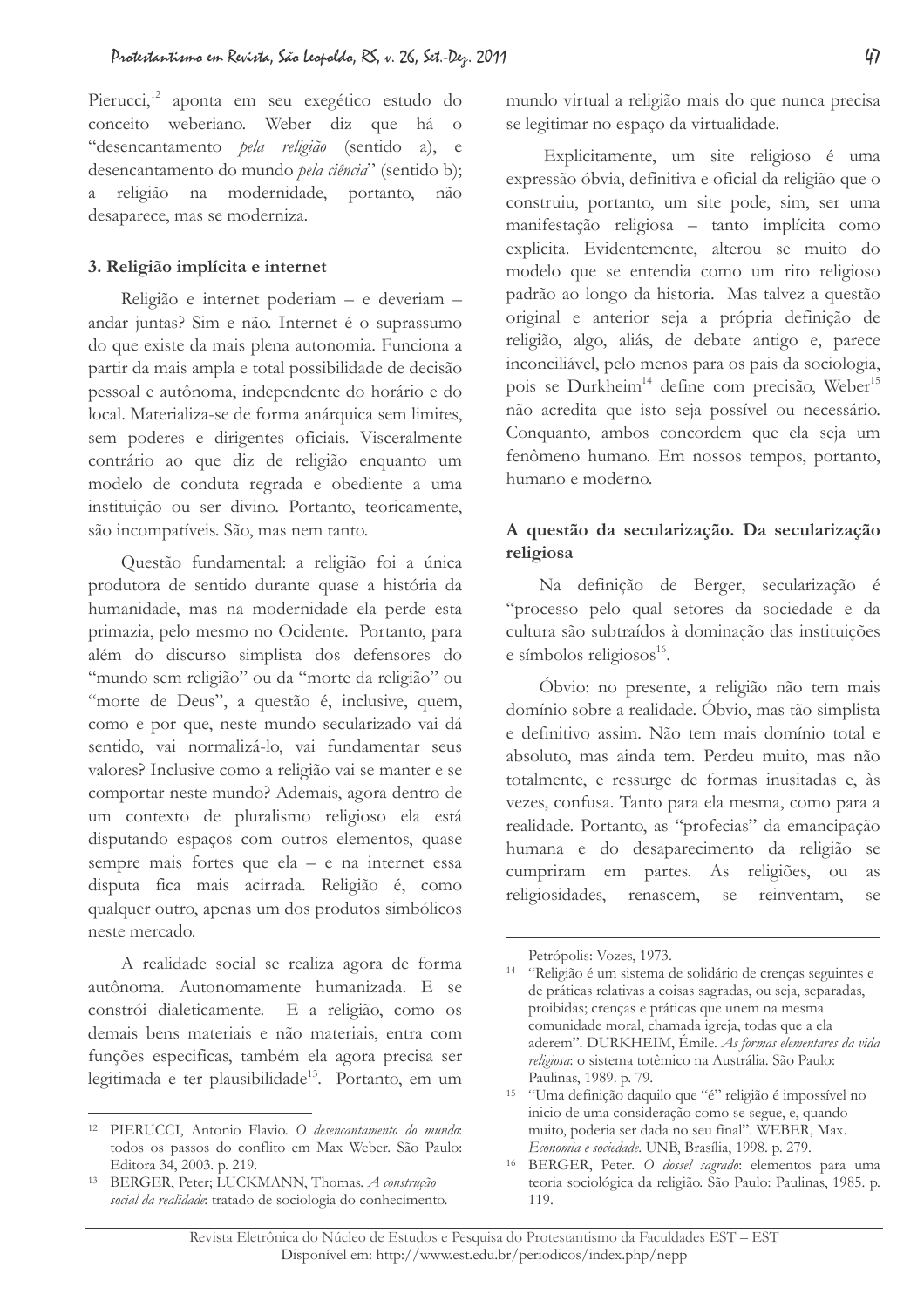intercalam e permanecem.

Daí, aspectos religiosos ou de religiosidade em ambientes e fenômenos, teoricamente, impossíveis. Como, por exemplo, no futebol e na política. Um secularismo místico ou mistificado. Chamemos isso de "religião civil", "religião secular", "parareligião" A fragmentação dos valores religiosos em sua pluralidade e diversificação pode, então, se infiltrar disseminando sua religiosidade - implícita ou explicita – em distintos espaços. O ideal funcionalista da religião, pode ser manifestado em outras instancias, mas permanece.

# 4. Pentecostalismo<sup>17</sup>: moderno, modernizante e modernizado?

O debate é antigo: o pentecostalismo é uma expressão moderna ou arcaica? Já em 1977, o antropólogo Rubens Cesar analisa a questão de o protestantismo somado a sua dependência estrangeira é igual a descontinuidade cultural; já o pentecostalismo igual a autonomia nacional é igual a continuidade com a cultural local. Mais recentemente, Decio Passos<sup>18</sup>, vê o pentecostalismo brasileiro como uma contínua expressão da religiosidade brasileira, portanto, uma nova versão do catolicismo popular. Independente de questões mais políticas ou teológicas, a questão central é como o pentecostalismo lidou, ou lida, com a modernidade. Sim, o pentecostalismo, enquanto fenômeno social, tem características modernas: é urbano e individual. Nasceu em espacos urbanos e. muito em função de sua adequação urbana, cresceu.

Desde seu inicio, na passagem do século XIX para o XX, usa o que há de mais moderno em comunicação, como rádio<sup>19</sup> e jornais<sup>20</sup>. Portanto, aderir à internet na passagem do século XX para o XXI não é nada extraordinário. Modernas e modernizadas as igrejas pentecostais no inicio, são vanguardas também na questão racial e de gênero; no Brasil e EUA, tem líderes negros e mulheres, aliás, isto é a razão de muitas perseguições<sup>21</sup>. No entanto, o processo teve retrocessos.  $\overline{O}$ pentecostalismo brasileiro, como qualquer outra expressão religiosa, também tem muita dificuldade em lidar com valores modernos<sup>22</sup>; aceitar a tecnologia moderna é fácil, mas aderir aos valores modernos, não é tão simples. As ADs, por exemplo, na primeira fase<sup>23</sup> do pentecostalismo clássico em 1917 tem jornal e, na década de 20, mulheres no pastorado, mas na década de quarenta os membros são disciplinados<sup>24</sup> por terem rádios, e nos anos seguintes é contra a TV. Somente nos últimos anos amenizou suas interdições, mas como é um nome único para inúmeras igrejas distintas, estas e outras proibições ainda permanecem<sup>25</sup>.

### a) As classes C e D vão ao paraíso.

Segundo o Censo do IBGE em 2000<sup>26</sup>, 15,41%

<sup>17</sup> Segundo a teoria das ondas de Paul Freston (1993), o pentecostalismo, no Brasil, é dividido em: 1ª. Onda: Pentecostalismo Clássico: Congregação Cristã no Brasil (1910) e Assembléias de Deus (1911)908cd; 2ª. Onda: Igreja do Evangelho Quadrangular (1953), Igreja Pentecostal o Brasil para Cristo (1958), Igreja Pentecostal Deus é Amor (1962); 3<sup>ª</sup>. Onda: Neopentecostalismo: a partir da década de 80, são inúmeras as igrejas, das quais a Igreja Universal do Reino de Deus (1977) é a principal. FRESTON, Paul. Protestantes e política no Brasil. da Constituinte ao impeachment. Tese de doutorado. Campinas: Unicamp, 1993.

<sup>18</sup> PASSOS, João Décio. Teogonias urbanas: o re-nascimento dos velhos deuses. Uma abordagem sobre a representação religiosa pentecostal, tese de doutorado, PUC-SP, 2001.

<sup>&</sup>lt;sup>19</sup> Em 1922, nos EUA, Aimee Semple McPherson (1890-1944), iniciou um programa de rádio.

<sup>&</sup>lt;sup>20</sup> No Brasil, o primeiro jornal é de 1918, A Voz da Verdade, em Belém do Pará.

<sup>&</sup>lt;sup>21</sup> ALENCAR, 2000; CAMPOS, Leonildo S. As origens norteamericanas do pentecostalismo brasileiro: observações sobre uma relação ainda pouco avaliada. Religiosidade no Brasil. Revista USP, vol. 67, setembro, outubro, novembro/2005.

<sup>&</sup>lt;sup>22</sup> ALENCAR, Gedeon F. Protestantismo tupiniquim: hipóteses sobre a (não) contribuição à cultura brasileira. São Paulo: Arte Editorial, 2005.

<sup>&</sup>lt;sup>23</sup> As ADs, no Brasil, nascem em 1911. Divido sua história em Movimento Pentecostal - 1911-1948; 2<sup>a</sup>. Fase: Instituição Pentecostal - de 1948 a 1988: 3<sup>ª</sup>. Fase: Corporação Pentecostal - 1988-2011. ALENCAR, 2000. Correspondente a "teoria das ondas" de FRESTON, 1993

<sup>&</sup>lt;sup>24</sup> "Ser "disciplinado", em uma igreja evangélica é sofrer alguma penalidade que abrange: da proibição temporária de participar de cultos, grupos musicais, reuniões diversas à exclusão definitiva.

<sup>&</sup>lt;sup>25</sup> Um texto que discute amplamente este "novo pentecostalismo" é de Mariano (1999), e uma análise especifica sobre as mudanças nas ADs é de CORREA, Marina, A. O. S. Alteração das características tradicionais da Igreja Assembleia de Deus: um estudo a partir da Igreja do bairro Bom Retiro em São Paulo, Dissertação de mestrado PUC SP, 2006.

 $26$ IBGE. Instituto Brasileiro de Geografia e Estatística. Censo 2000. Disponível em: <www.ibge.gov.br. Acesso em: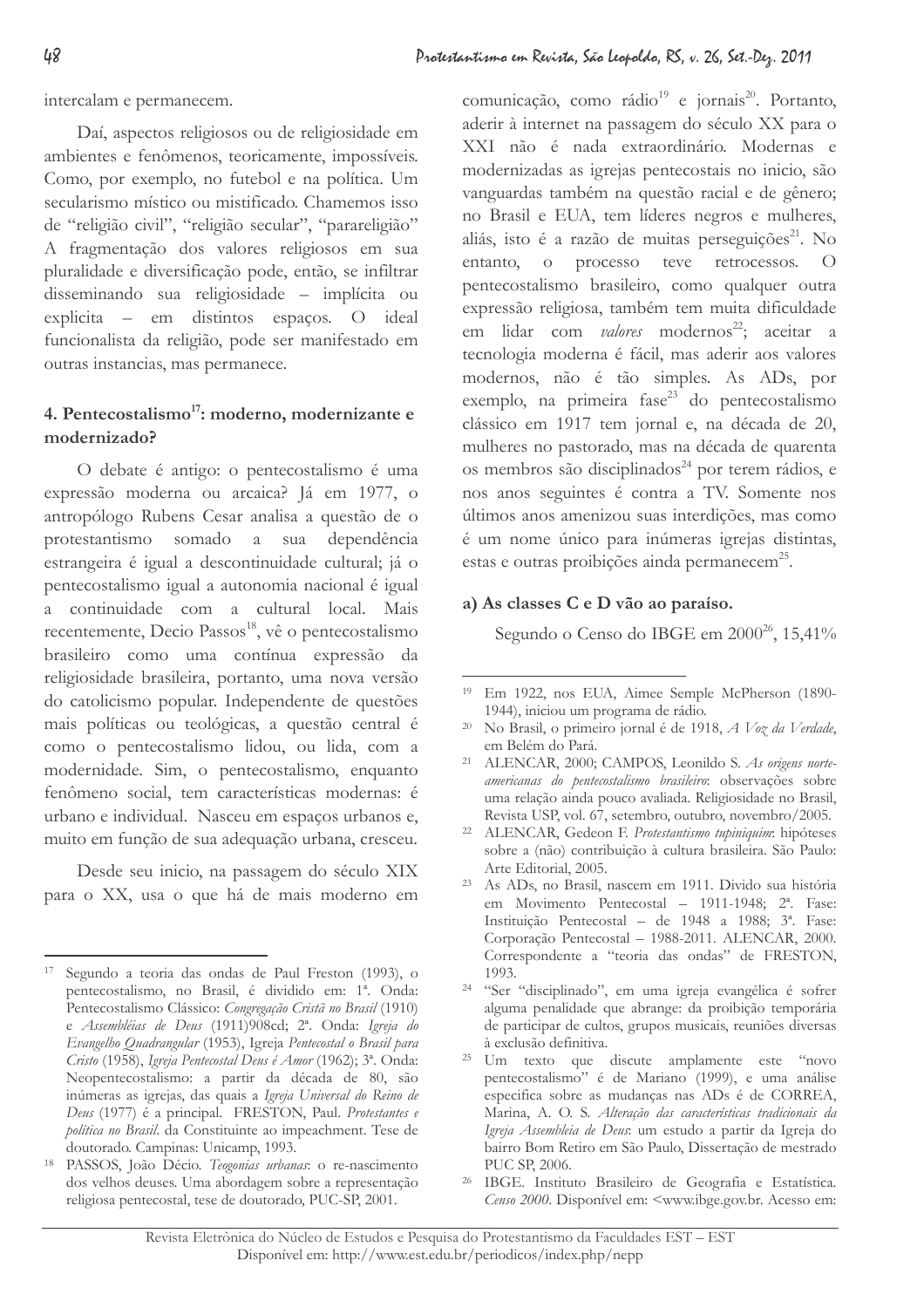da população era evangélica, totalizando 26.184.941 de pessoas, das quais 17.617.307 seriam pentecostais. A IPDA é uma igreja pentecostal da segunda onda, fundada pelo missionário Davi Miranda, em 03 de junho de 1962, em São Paulo. Em 2000, tinha 774.830 membros, sendo assim, a sétima igreja evangélica e a quinta maior igreja pentecostal. Então, sua membresia é 0,46% da população e 4,39% dos pentecostais no Brasil<sup>27</sup>. **ATLAS** 

Todas as pesquisas no Brasil identificam o pentecostalismo, com perfil sócio econômico presente nas classes mais baixas da população, tanto ao nível de escolaridade como econômico. A IPDA, ainda mais. Estaria presente, então, nas chamadas classes C e  $D^{28}$ , as classes com menor poder de consumo em geral, principalmente de eletro eletrônicos; portanto, as últimas a ter acesso à web. Não haveria, então, nenhuma "racionalidade econômica" na IPDA ter site. Não havia, mas agora há. E muito.

É exatamente nas classes C e D onde, atualmente, consumo de internet  $\overline{O}$  $\epsilon$ eletroeletrônica, em geral, mais crescem no Brasil<sup>29</sup>. Segundo pesquisa divulgada pelo IBOPE, no mês de março/2010 havia no Brasil 67,5 milhões de brasileiros com acesso à internet e o crescimento do acesso, contabilizado de pessoas com mais de 16 anos, foi de um milhão e meio nos últimos três meses. A entrada da classe C é o principal contingente deste aumento<sup>30</sup>. E como, mais de

<sup>28</sup> As categorizações de classes sociais A,B,C e D, são definidas a partir da renda. Classe  $A/B - R$ \$ 4.807,00 e acima. Classe C, renda de R\$ 1.115,00 a 4.807,00; Classe D. renda de R\$ 804.00 a 1.115.00 e Classe D renda de até R\$ 804,00. A classe C encolheu 53,6, de dezembro de 2002 a dezembro de 2008, "Classe C puxa novo padrão de consumo", Folha S. Paulo, 18 abr. 2010, Caderno B17.

<sup>29</sup> Ainda mais agora, se o Governo Federal conseguir universalizar a banda larga.

90% das empresas já está conectada, o que mais interessa e cresce, neste caso, é o acesso domiciliar. E aqui entram os membros da IPDA. "Conforme pesquisa da FGV, a chamada "Classe Média Brasileira" já engloba 53,8% da população (estimados em cerca de noventa e nove milhões de pessoas) e consome cada vez mais e com qualidade, devido, principalmente, ao acesso facilitado ao crédito e a programas de distribuição de renda do governo federal<sup>31</sup>".

# b) IPDA: o fascínio é forte, mas o download é lento.

Segundo a pesquisa de Airton Jungblut<sup>32</sup> há dez anos a presença dos evangélicos na internet é "bem mais visível do que a de qualquer outro grupo religioso", tanto de páginas institucionais como pessoais. Isto explicaria perfeitamente a militância aguerrida dos grupos novos - do pentecostalismo de *terceira onda* – na forte concorrência midiática na TV, rádio e, agora, de fundamental importância na web. Mas este internauta evangélico militante, escolarizado, autonomizado, classe média com acesso à internet de dez anos atrás (e ainda hoje), não é o perfil do membro da IPDA<sup>33</sup>. Este internauta era classe A ou B; a partir de agora, porém, as classes C e D, sim, entram no mundo virtual.

Para além de uma questão puramente sócio econômica, temos uma outra de cunho mais sócio religioso. O fiel da IPDA é absolutamente controlado por um Regimento Interno-RI, rigoroso de interdições de todos os seus passos. A exceção de

<sup>27</sup> abr. 2010.

<sup>&</sup>lt;sup>27</sup> O IBGE não faz estimativa de religiões, portanto, não temos dados mais atualizados. Há instituições evangélicas como SepalPesquisas e MAI que fazem estimativas diversas. O DataFolha estima que, atualmente, 25% da população seja evangélica, algo em torno de 46 milhões e deste total 70% são pentecostais..

<sup>&</sup>lt;sup>30</sup> IBOPE. 31 mar. 2010. Disponível em:  $\frac{\text{th}}{2}$  <http://www.ibope.com.br>. Acesso em: 29 abr. 2010. O Brasil é o quinto pais do mundo em número de conexões no mundo. Um total de 97% das empresas estão

conectadas e 23.8% dos domicílios.

<sup>&</sup>lt;sup>31</sup> IBOPE. Raio X da classe C brasileira. Disponível em: <http://www.ibope.com.br/calandraWeb/servlet/Caland raRedirect?temp=5&proj=PortalIBOPE&pub=T&db=cal db&comp=Not%EDcias&docid=5E5D2F52671671FD8  $325758D0048DD8A$  >. Acesso em: 29 abr. 2010.

<sup>32</sup> JUNGBLUT, Airton Luiz. O Mercado religioso brasileiro e a internet. 33º Encontro da ANPOCS, GT 34 - Religião e Sociedade, 2009. p. 3.

 $33<sup>°</sup>$ Segundo JUNGBLUT (2009, p. 7), o evangélico é mais presente na internet, porque: l. tem uma cultura literária em sua fé; 2. É proselitista militante; 3. Tem autonomia identitária. Teoricamente sim, isso pode ser aplicado aos evangélicos em geral, mas há grupos evangélicos de tradicão oral (CCB), visceralmente anti proselitista (idem, CCB e grupos calvinistas) e diversos outros, onde não há autonomia de identidade, como a IPDA, por exemplo.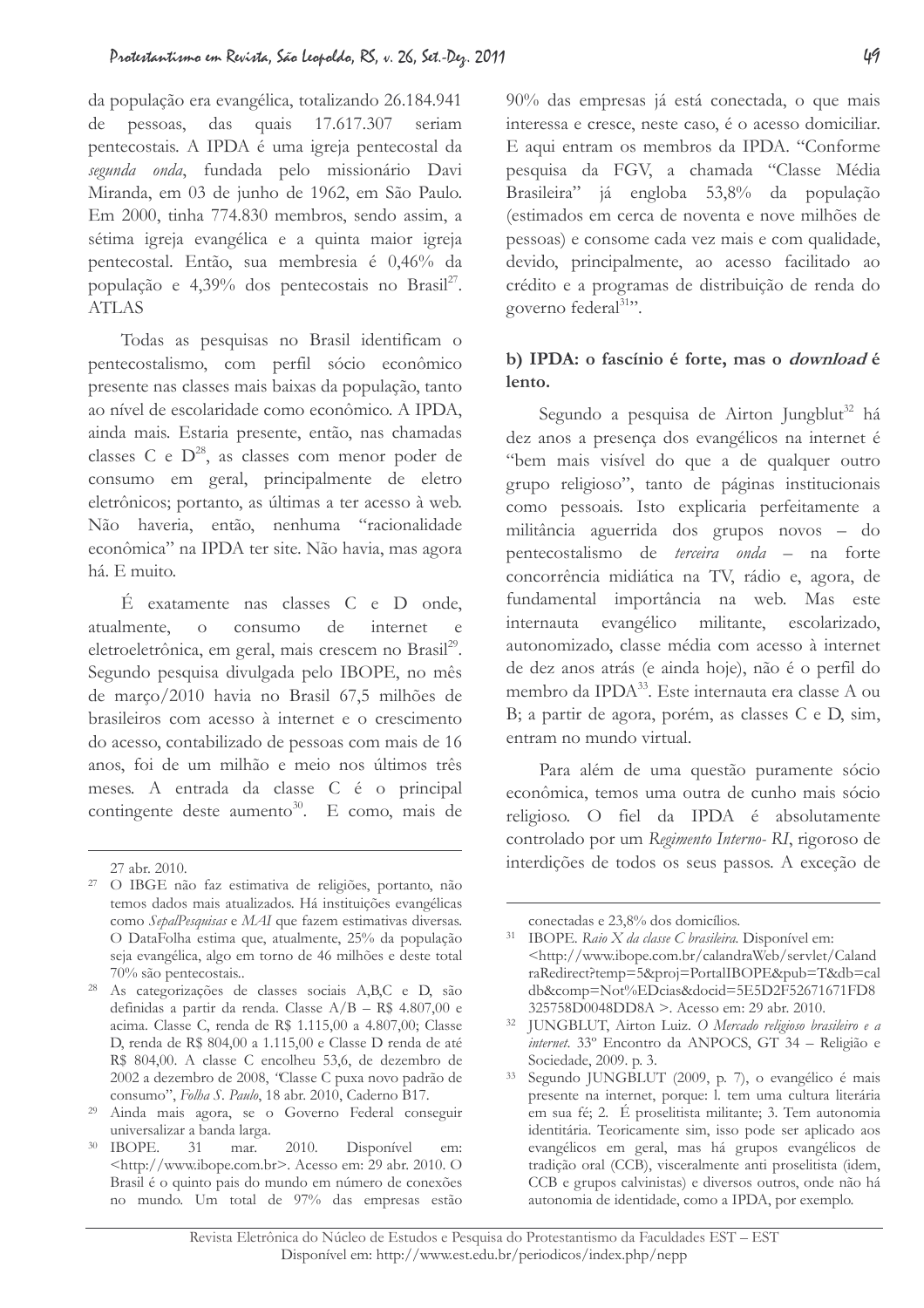ouvir no rádio o programa Voz da Libertação, quase todas as demais possibilidades de comunicação com o "mundo" lhe são proibidas. Vejamos por exemplo o que diz o RI, que é publicado no livreto Credencial de Membro<sup>34</sup>.

# TELEVISORES E VIDEO CASSETES (G-3):

1. PESSOAS OUE POSSUIREM **ESSES** APARELHOS EM SUAS CASAS NÃO PODERÃO SER MEMBROS OU OBREIROS, EXCETO QUANDO OS MESMOS PERTECEREM AO CONJUGE NÃO CRENTE OU FILHOS MAIORES DE 14 ANOS, TAMBÉM NÃO É PERMITIDO INSTALAR DISPOSITIVOS EM COMPUTADORES PARA SINTONIZAR CANAIS OU PROGRAMAS DE TV.

2. PESSOAS QUE ASSISTIREM PROGRAMAS DE TV OU FILMES MUNDANOS DE VIDEO CASSETE, EM DVD E EM ARQUIVOS ELETRONICOS TAIS COMO MPG OU AVI:

MEMBROS: 60 DIAS<sup>35</sup>

OBREIROS: 120 DIAS  $(VER G-O^{36})$ 

OBSERVAÇÃO: É PERMITIDO TER FILMADORA OU PROJETOR, DESDE QUE NÃO SE ASSISTA EM VIDEO CASSETE. SOMENTE É PERMITIDO FILMAR E REPRODUZIR IMAGENS NÃO PECAMINOSAS E QUE NÃO CONTRARIEM A SÃ DOUTRINA.

TT. 2.12; I JO. 2.16,17; GL. 6.14; TG. 4.4; GL. 5.24.25; IS. 33.15,16.

### RÁDIO, INTERNET, CDS, MP3 E ETC (G-4).

NÃO É PERMITIDO OUVIR MÚSICAS E PROGRAMAS MUNDANOS MEMBROS: 60 DIAS OBREIROS: 120 DIAS (VER G-0) TT. 2.12; I JO. 2.16,17; GL. 6.14; TG. 4.4; GL. 5.24,25; IS. 33.15,16

Desconsiderando o aspecto mais folclórico do fato de que é permitido filmadora ou projetor, mas não videocassete e TV, o RI da década anterior não falava de internet, mp3, etc. O que é relevante é o "legalismo" das regras não precisar ter coerência entre si. Elas não existem por lógica, mas para "ordenar o sentido"<sup>37</sup>.

Mas antes de uma análise do site, vejamos alguns de seus itens técnicos<sup>38</sup>: "O site foi desenvolvido de maneira antiquada através de tabelas, não através de CSS. Não está de acordo com a norma W3C. Utiliza banco de dados, e linguagem ASP, com recursos de javascript. Possui muitas mensagens e conteúdo em áudio e nenhum vídeo. Não possui abertura para comentários. Não possui links para redes sociais, como Orkut, Twitter, etc. Feito totalmente em Flash, tecnologia de desenvolvimento de sites que possui maior flexibilidade de layout, porém, não é varrido pelo Google, e é mais pesado para carregar".

# 5. Interpretando os valores da IPDA na WEB:

Qual é, afinal, a "razão" da presença online desta expressão religiosa? Acima das questões teológicas e técnicas já apresentadas, iremos, neste ponto, indicar outros fatores. Não é, evidentemente, uma delimitação final e fechada, mas apenas uma introdução à analise, pois, este debate ainda está em seu início.

> a) O rito de reforço. DaMatta<sup>39</sup> tem um conceito chamado de "rito de reforco" que nos ajuda neste entendimento. É uma forma orgânica de (re) ordenamento do mundo, e (re)afirmação do poder e da autoridade tanto da instituição como dos líderes. O site existe, prioritariamente, para reforçar a identidade da denominação, e esta existe, exclusivamente, em função do nome do fundador: David Miranda. Tudo, absolutamente tudo, gira em torno dele e, posteriormente, da família. (Isso é o próximo ponto). O site não tem nenhum

<sup>&</sup>lt;sup>34</sup> Credencial de Membro 2004-2006, página 42. Existe também a Credencial do Obreiro, que é bem mais abrangente e muito mais rigorosa.

<sup>&</sup>lt;sup>35</sup> Este número é tempo da "disciplina, conforme definição na nota 10.

<sup>&</sup>lt;sup>36</sup> "Em todos os itens onde for aplicada uma disciplina, a mesma será constituída de um período de aconselhamento em cultos de doutrina, orações quatro vezes por semana, vigilias uma vez por semana e campanha de sete dias seguidos. A cada mês durante a disciplina o membro fica temporariamente sem participar da Santa Ceia, mas poderá participar das atividades de evangelização. Neste período, receberá apoio e orientações do grupo de apoio disciplinar. Rm. 12.1; I TM. 6.1; I PE 4.7; EF. 6.10.11; PV. 8.17; RM. 12.11,12" (pagina 41)

<sup>37</sup> BERGER, 2004.

<sup>38</sup> Contribuição do webdesigner Alexander Carrier.

<sup>&</sup>lt;sup>39</sup> DAMATTA. Roberto. Carnavais, malandros e heróis: para uma sociologia do dilema brasileiro. Rio de Janeiro: Guanabara, 1990. DAMATTA, Roberto. O que faz o brasil, Brasil? Rio de Janeiro: Rocco, 1997.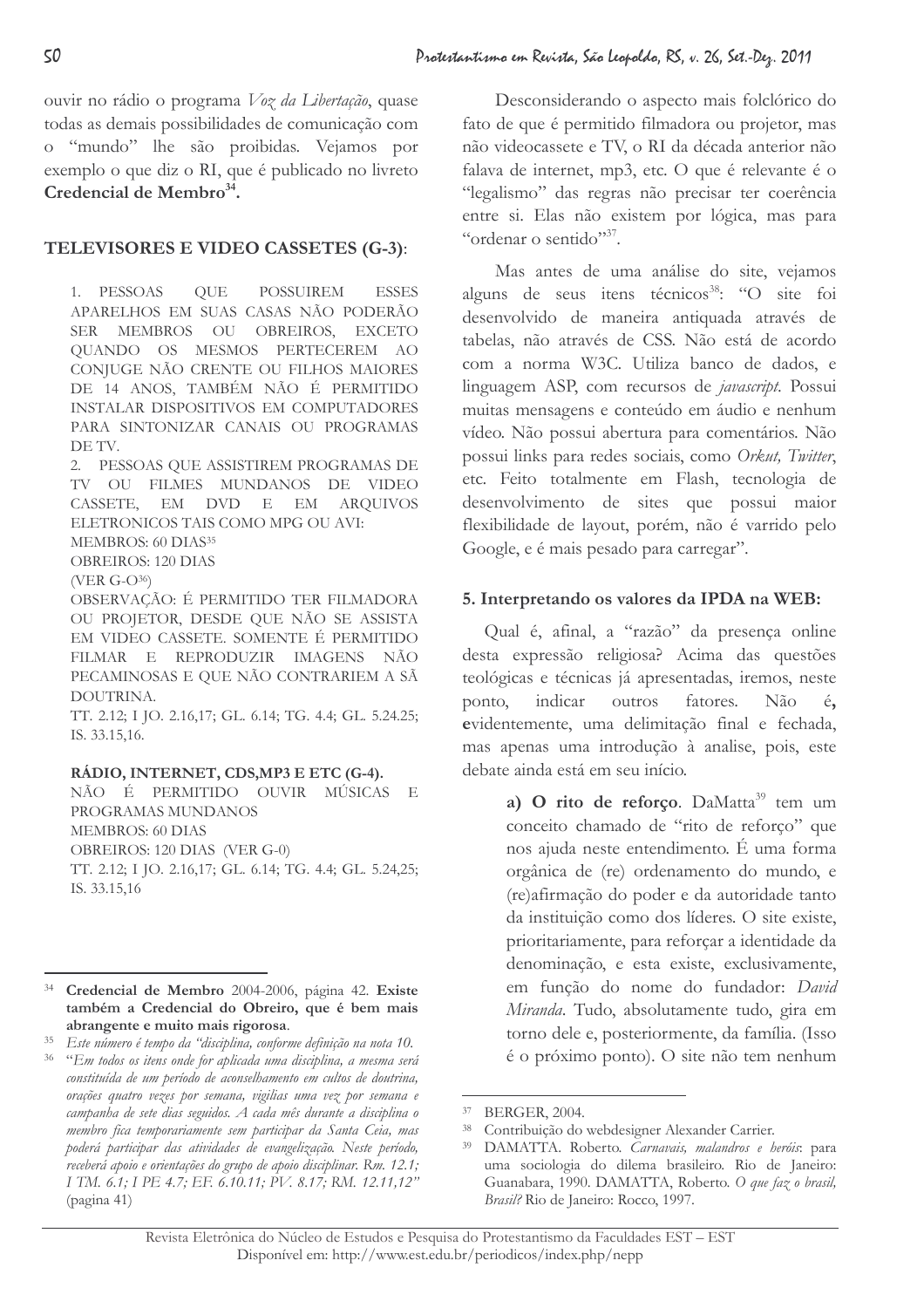$-$  literalmente  $-$  link para qualquer outro site. Muito menos religioso, afinal um membro da IPDA não pode ter nenhum relacionamento com membro de outra igreja<sup>40</sup>. Aliás, isso é padrão de todos os sites das empresas, jornais, bancos, etc. - ninguém divulga a concorrência. O fiel que entre no site41 vai ver exclusivamente o conteúdo dele. E nele tem "tudo" o que o fiel da igreja precisa: endereços no Brasil e no mundo com os horários de reuniões; orações; mensagens e textos devocionais, músicas da gravadora da  $V_{0}$ da Libertação, material infantil, informações institucionais. E, navegando nas páginas, o banner acima continua onipresente em todo seu percurso com as fotos do Templo da Glória de Deus e a do DM, afinal o "grande irmão está te observando"<sup>42</sup>. Mas qual é a função do mito, senão esta? Dá sentido ao mundo. Se não ao mundo todo, ao mundo de seu domínio.

Reafirmação autoritária  $\mathbf{b}$  $\epsilon$ patrimonialista. É um tanto óbvio que uma instituição indique seu fundador. Numa instituicão religiosa, fundamentada em carismas, mais ainda. O original do site é que, além da figura do DM, toda a família esposa, filhos<sup>43</sup>, genro<sup>44</sup> e filha, nesta

sequência - seja também "sagrada". Com fotos, agendas e mensagens a "família sagrada" impera. Esta denominação está presente em mais de cem países e em todo o território brasileiro, tem, então, diversos outros pastores e líderes, mas nenhum aparece. No site, aparecem como pastor, além do DM, seus dois filhos e o genro<sup>45</sup>. O site, como a igreja, é patrimônio da família<sup>46</sup>. No início desta pesquisa, para mim, era fundamental saber duas questões: a data da entrada na web e quem tomou a iniciativa<sup>47</sup>. O registro do domínio foi realizado dia 03/11/1997, por Debora Oliveira de Miranda Almeida, filha do missionário e esposa do Pr. Lourival<sup>48</sup>. Quem teria a coragem de propor esta modernidade e convencer o Davi Miranda, em 1997, da necessidade de um site, senão alguém da  $familia<sup>49</sup>$ 

expansão. Dissertação de mestrado, UMESP, 2009. p. 136-137.

- <sup>45</sup> "A IPDA reconhecia, na década de 80/90 apenas três pastores, cujo numero foi aumentando sempre que presbíteros eram enviados ao exterior e depois de um centro tempo voltavam com o titulo de pastor (...) No Brasil, eram presbíteros ou diáconos ou obreiros; mas, no exterior eram pastores". MENDONCA, 2009, p. 54. Na diretoria da Igreja relacionada em 1999, por Mendonça, aparece apenas um outro pastor além de DM.
- <sup>46</sup> Esta afirmação "patrimônio" pode ser lida apenas retoricamente, Emilio MENDONCA (2009), comprova com documentos de cartório que os prédios da IPDA, diferente do que se dizia recorrentemente e como é comum em muitas igrejas, não estão no nome do DM ou de membros da família. Estão no nome da igreja. Mas o domínio do site está no nome da filha.
- Minha suspeita se confirmou: era alguém da família. Em entrevistas com membros e ex-membros da igreja, e com o responsável pelo site, ninguém soube (ou quis) responder.
- 48 Debora e seu marido Pr. Lourival são os lideres dos jovens e, parecem, representam o que existe de mais moderno na Igreja. Na Revista Jovens, em 1999, os membros do editorial têm e-mails, algo que a revista oficial da igreja só vai apresentar em 2002, aliás, emails com o domínio  $\overline{a}$ inda.
- Há uma longa e tenebrosa história de conflitos familiares. Outro genro que alcançou proeminência na IPDA no RJ, saiu e fundou uma igreja. Há muitos outras histórias de "desvios" e "reconciliações" dos outros dois filhos, ambos pastores com fotos, mensagens e agendas no site. Mas pela periodicidade da agenda dos mesmos percebe-se que eles são poucos ativos. A Debora e esposo Lourival, pela agenda publicada, são, sim, bem ativos. MENDONÇA,

<sup>&</sup>lt;sup>40</sup> "Membros ou obreiros que forem se casar em outros ministérios serão disciplinados" -RI, pg. 27

<sup>&</sup>lt;sup>41</sup> Apesar da tentativa, em entrevistas informais com membros da IPDA, encontrei pouco entusiasmo com o mesmo. Os idosos me disseram não ter visto ou não saberem usar internet; jovens, preferem o Orkut ao site da Igreja. Mas durante duas semanas seguidas, de 12/04 a  $30/04/2010$ , em que acompanhei o site diariamente, sempre tinha mais de 300 pessoas online. O pico foi de 889 pessoas à noite.

<sup>&</sup>lt;sup>42</sup> Como na paródia de George Orwell.

<sup>&</sup>lt;sup>43</sup> Os dois filhos são pastores, mas as noras, diferentes do genro, não aparecem. Seus nomes nem na agenda aparecem, mas serve inclusive como denuncia de pouca atuação, principalmente, em relação ao cunhado Pr. Lourival. Nota-se, então, que eles aparecem apenas por serem filhos do DM. Neste caso, DM é o mito, seus filhos a "mistificação", como na interessante analise de STAHL,  $2002$ , p. 4.

<sup>&</sup>lt;sup>44</sup> Neste caso, apenas o genro Pr. Lourival de Almeida, pois o outro genro, Pr. Sergio Sóra, casado com a outra filha, Leia Miranda, não são citados. Ele era o líder da IPDA no RJ, mas brigou com o sogro, e fundou a Igreja Evangélica Vida em Cristo. MENDONÇA, Emilio Zambon. Igreja pentecostal "Deus é Amor": origens, características e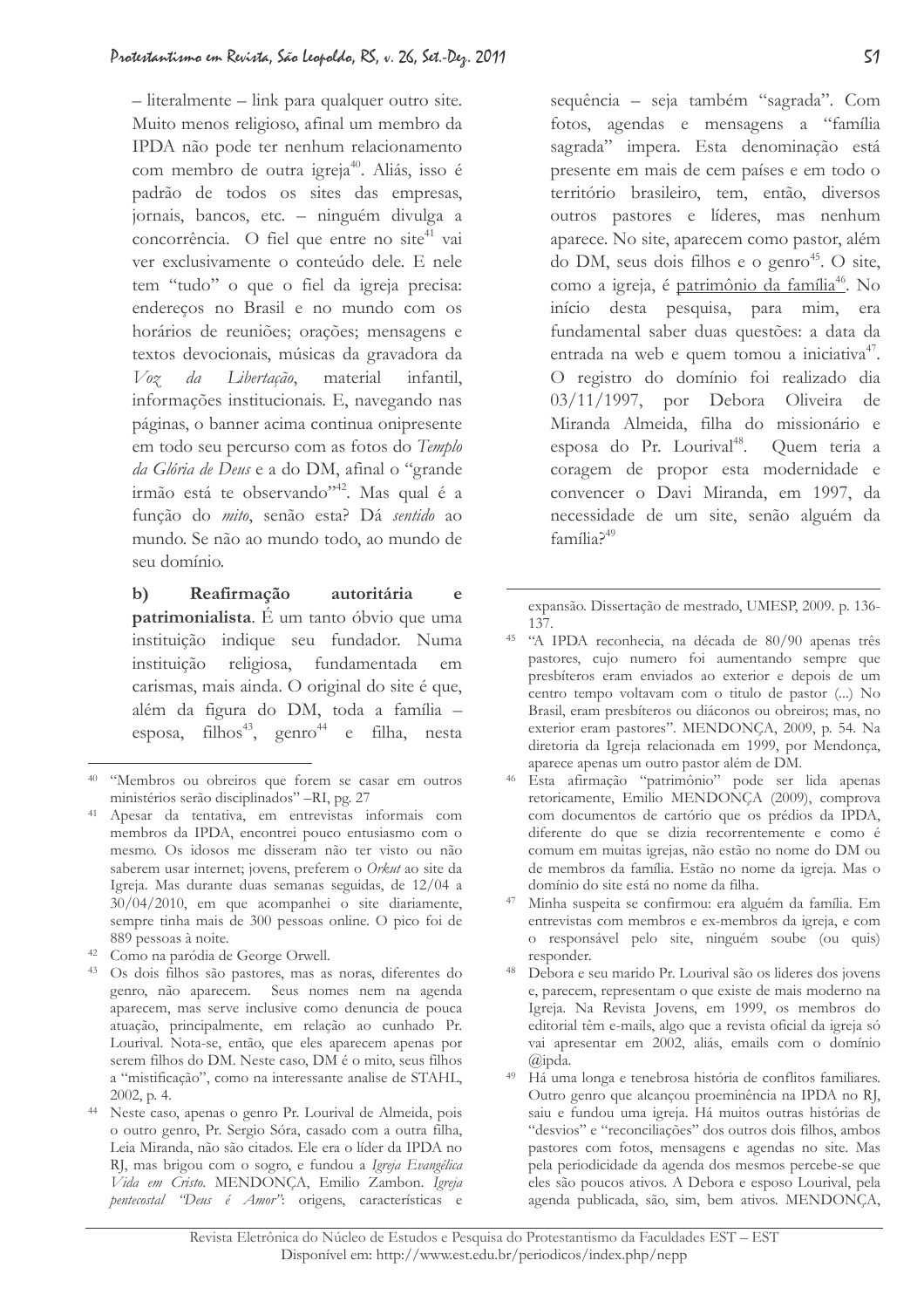c) Compensação midiática. DM poderia hoje na acirrada concorrência entrar na TV para disputar espaço com o RR Soares e Valdemiro<sup>50</sup>? Não por lhe faltar dinheiro, mas porque ser contra TV foi uma de suas marcas. Daí, como ele nunca foi contra a internet, pode agora usá-la. Admitir a internet não é negar nenhuma "doutrina", pois esta, enquanto mero elemento tecnológico, físico, concreto não tem "valor espiritual". Seu uso é instrumental, não valorativo. Uma igreja, como qualquer empresa ou órgão, fora da mídia caminha para extinção - senão estar na mídia é porque já morreu. Note-se que, fundada em 1962, no mesmo ano inicia um programa na Radio Industrial, mas somente em 1999 tem publicações escritas, com a revista Ide(abril) a Expressão Jovem(dezembro). E apenas em 2003 lança o Jornal O Testemunho. Como, então, enfrentar a concorrência e sobreviver sem afrontar a "sã doutrina"? A "tecnologia torna-se um meio de salvação"<sup>51</sup> e esta "força salvífica" da internet efetua não apenas a "salvação" das pessoas, mas - e principalmente – das instituições.

d) Racionalização econômica. Aqui está o aspecto mais interessante da presenca na web: a internet como elemento instrumental econômico. Religião é (Weber nos ensinou sobretudo.  $\frac{1}{1}$  sso<sup>52</sup>), alguma forma de racionalidade econômica.  $Por$ mais carismática que esta religião seja, ela precisa ter algum elemento racionalizado. Quanto maior for sua racionalidade econômica, maior sua eficácia - a IURD que o diga. Nisso, portanto, a IPDA não fica devendo a nenhuma empresa ou igreja. Na sub pasta Informações há diversas opções: Linha 0800,

Caravanas, Equipe de Visitas, Congressos e Eventos, Serviços Internos e Configuração de Satelite. A opção Serviços Internos é um primor; lá estão para downloads Ficha de cadastro de obreiros (em português e espanhol), Ficha de Cadastro Pão e Vida, Ficha de transferência de material da Livraria, contrato de locação de imóvel, contrato para rádio. Com igrejas espalhadas em todos os estados brasileiros, e em quase todos os países latinos, além da Europa, África e Ásia, tendo estes documentos com fácil acesso para seus obreiros (em português e espanhol), é uma extraordinária economia de correios e telefones interurbanos. Se nada mais justificasse a "adesão moderna", isso já seria razão suficiente.

e) Passividade & Interatividade. Stahl<sup>53</sup>  $\alpha$ um dos efeitos afirma que da ciberespiritualidade é a passividade".  $\bigcirc$ sonho místico mistificado. ou não proporciona necessariamente uma "participação ativa na construção desta realidade". Se o fiel pode ouvir as mensagens do DM, ler os textos da família, ouvir as músicas da Voz da Libertação, identificar os endereços e horários no mundo, além de ter disponíveis todas **as** informações institucionais, o que ele precisa mais? Afinal, só existe a igreja e o mundo. Como do mundo nada (absolutamente nada) presta ou lhe interessa, resta apenas a igreja – e sem dúvida, unicamente, esta igreja. Nisso, aliás, a IPDA é coerente<sup>54</sup>. Quem não obedece rigorosamente as interdições do RI é "disciplinado". Seu controle sectário e extremado é, internamente, soberbo: não se faz concessão ao mundo. O recado aos membros, ou aspirantes, é claro. Ser membro da IPDA é assumir essa postura, levar o RI para o culto de doutrina para ser consultado e segui-lo. Igualmente ao sistema militar, há uma hierarquia a ser respeitada e um código

<sup>2009</sup> 

 $50 -$ A Igreja Mundial do Poder de Deus e a Igreja Internacional da Graça (como todas as novas igrejas, todas com pretensão global) são hoje, o que foi o DM e a IPDA na década de 60. Semelhanças e diferenças, dialeticamente.

<sup>51</sup> STAHL, 2002, p. 6.

<sup>&</sup>lt;sup>52</sup> "A ação ou o pensamento religioso ou "mágico" não pode ser apartado, portanto, do circulo das ações cotidianas ligadas a um fim, uma vez que também seus próprios fins são, em grande maioria, de natureza econômica". Weber, 1998, p. 279.

<sup>53</sup> STAHL, 2002, p. 13-14.

A "instância de validação do crer" é seu grau de coerência comunitária, portanto, interno, a autenticidade é mutua e estas relações se validam a partir do individuo de forma subjetiva. Ver Hervieu-Leger, apud JUNGBLUT, 2009, p. 17.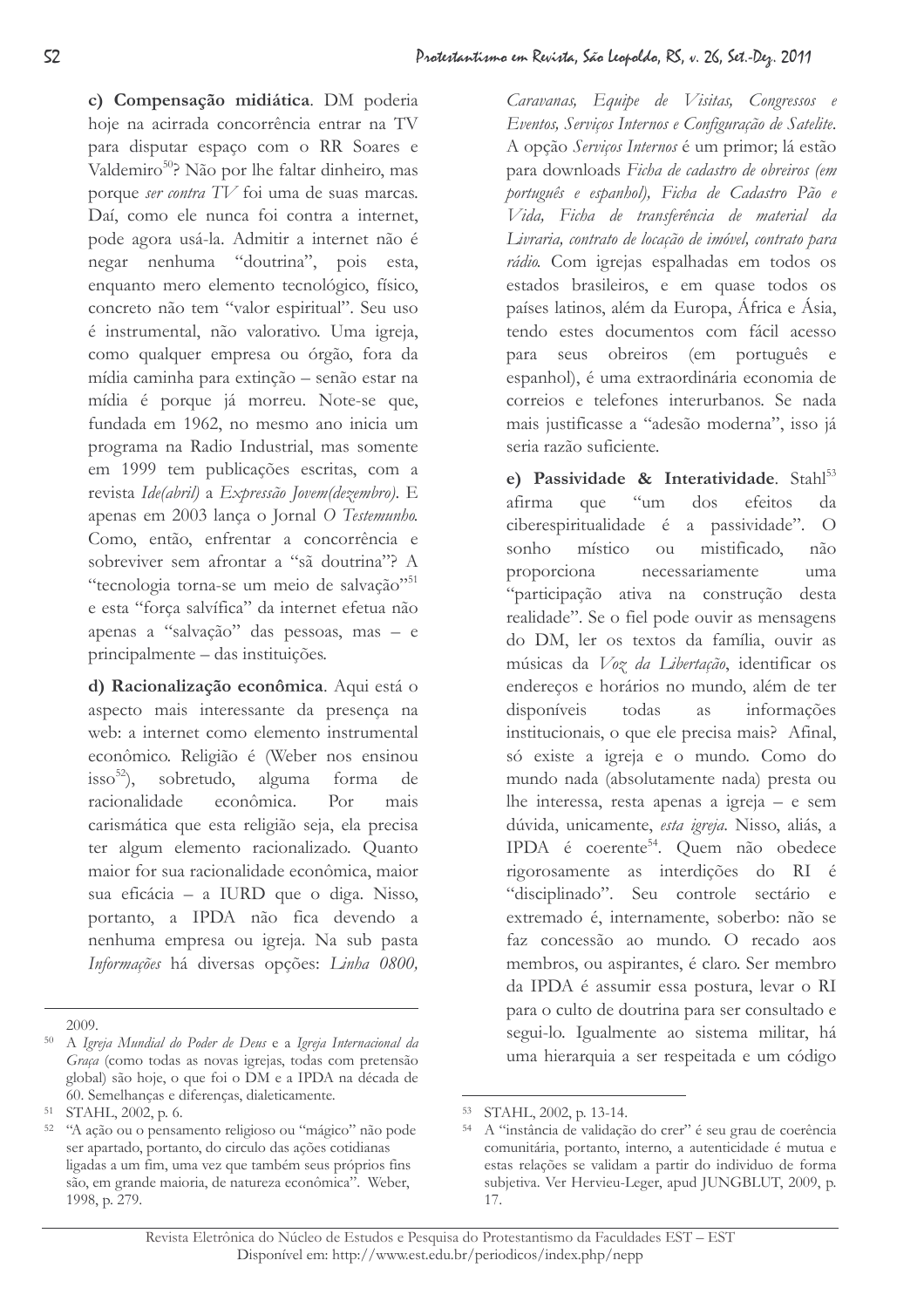de conduta a ser seguido. E quem opta por segui-la, desde o início, já sabe: é este o modelo. E, na excepcionalidade de uma situação ainda não definida pela Diretoria, não tomar nenhuma posição. É esperar a ordem<sup>55</sup>. De acordo com a distinção apontada por Helland<sup>56</sup>, entre onlinereligion e religionline, em que na primeira é "onde as pessoas poderiam agir com liberdade irrestrita e um alto nível de interatividade" e na segunda existe "apenas a informação religiosa e não a interação", a presença da IPDA, é visceralmente vinculada a segunda. É bom lembrar, entretanto, que não difere dos sites de todas as demais igrejas, sejam tradicionais ou pentecostais. O site existe como um elemento instrumental, com funcionalidade identitária institucional: estes grupos usam a internet sem aderir aos seus valores. Os mecanismos são "santificados"<sup>57</sup> enquanto os valores podem ou não permanecer "mundanos".

f) Interatividade & controle social. Se ainda não sabemos se a internet é liberdade ou prisão; se é uma "terra de ninguém" onde, de forma autônoma e individual, qualquer pessoa pode se conectar ou se é uma nova forma de totalitarismo controlando e produzindo vícios, como então, determinar a conduta religiosa, enquanto sub-cultura, dentro da internet? Os níveis de interação no modelo muitos-para-todos ou um-para-todos, são bem variáveis e diversos, mesmo de grupos religiosos<sup>58</sup>. Na IPDA, a meu ver, tem um agravante: como uma "instituição sectária"<sup>59</sup>

de controle extremado da conduta, regrando vestimentas, alimentação, lazer, política e até mesmo tempo de dedicação a oração; onde o membro, obreiro principalmente, é vigiado em todos os seus passos, na submissão de carimbar diariamente. semanal mensalmente sua presença nas reuniões da igreja local; e na sede, este controle é feito por leitura de código de barras, pode, permitir que seus membros naveguem na internet? Internet e controle social são antinomias; não seria para esta igreja, então, um suicídio institucional? Talvez sim, talvez não. "Os sistemas de regras éticas, isto é, de moralismos, são impostos sobre as massas por diversas autoridades religiosas (...)". Impor, em sentido radical, significa formar consciências. As imposições exteriores são suficientes para criar sistemas morais. internalizados. Precisam Somente ser sistemas internalizados são seguros. Apenas comandos tornados naturais podem ser obedecidos em situações extremas. A obediência só é completa quando funciona automaticamente"<sup>560</sup>. A "sã doutrina", (como a doutrina militar para militares ou gritos de ordem para torcedores) está tão internalizada em seus fieis membros que os rompimentos acontecem, mas são excepcionais neste grupo. Berger<sup>61</sup> analisando as "comunidades de vida" e "comunidade de sentido" (tribos, clãs, religiões) explica que elas são menos suscetíveis à "crise de sentido" por que trabalham com valores "supra ordenados da conduta da vida". O risco existe principalmente para a nova geração de membros. Talvez exatamente por isto, esta igreja tenha poucos jovens<sup>62</sup>.

<sup>&</sup>lt;sup>55</sup> "As instituições foram criadas para aliviar o indivíduo da necessidade de reinventar o mundo a cada dia e ter de se orientar dentro dele". BERGER, 2004, p. 54.

<sup>&</sup>lt;sup>56</sup> HELLAND, Christopher - Online religion as lived religion. Methological issues in the study of religious, Online - Heidelberg Journal of Religions on the Internet 1.1. -2005. p. 1.

<sup>&</sup>lt;sup>57</sup> A legalização teológica disso é a idéia levítica de que, objetos, lugares, dias e pessoas (como no tabernáculo de Moises, roupas, altares, sábado e sacerdotes) são "santos", por que lhes é efetuado um processo de "consagração", ou seja, eles são separados para uso exclusivo.

<sup>&</sup>lt;sup>58</sup> HELLAND, 2005.

<sup>59</sup> Os guerrilheiros da FARC precisam de autorização da liderança para oficializar um namoro ou consumo de bebidas (Folha de S.Paulo, 05.08.2001). Ademais, como

todos os militantes de organizações de "esquerda" ou de "direita" tem muitas "limitações" de lazer e vestimentas. por exemplo. Portanto, estas regras não são atraso da **IPDA.** 

<sup>&</sup>lt;sup>60</sup> TILLICH, Paul. Teologia da cultura. São Paulo: Fonte Editorial, 2009. p. 188-189.

<sup>61</sup> BERGER, 2004.

<sup>&</sup>lt;sup>62</sup> Em conversa com membros da IPDA da congregação de Jabaquara, onde no culto estavam apenas dois senhores e três senhoras, perguntei sobre os jovens. A senhora me disse: "Aqui não tem jovens, nem na outra igreja mais próxima. O trabalho dos jovens é apenas na sede". Algo